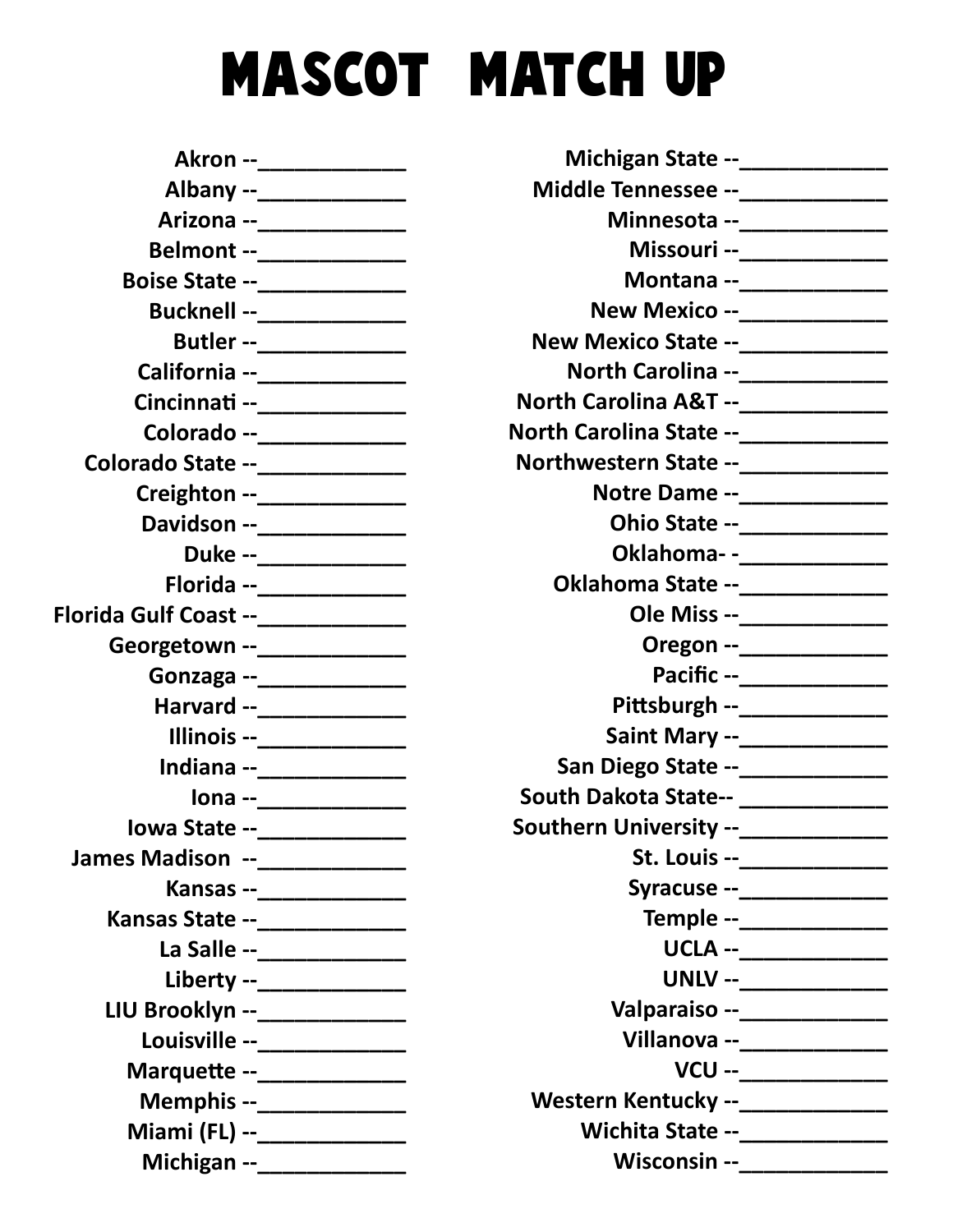## MASCOT MATCH UP

**Aggies Aggies** Aztecs Badgers **Bearcats** Billikens Bison **Blackbirds** Blue Devils Blue Jays Blue Raiders Broncos **Bruins Bruins** Buckeyes Buffaloes Bulldogs Bulldogs **Cardinals** Cowboys Crimson **Crusaders** Cyclones Demons **Ducks** Dukes Eagles Explorers **Fighting Illini Fighting Irish** Flames Gaels Gails Gators

Golden Bears Golden Eagles Gophers Great Danes Grizzlies **Hilltoppers** Hoosiers Hoyas **Hurricanes Jackrabbits** Jaguars Jayhawks Lobos **Orange** Owls **Panthers** Rams Rams Rebels Running Rebels **Shockers** Sooners Spartans Tarheels **Tigers Tigers Tigers Wildcats Wildcats Wildcats Wildcats** Wolfpack **Wolverines** Zips